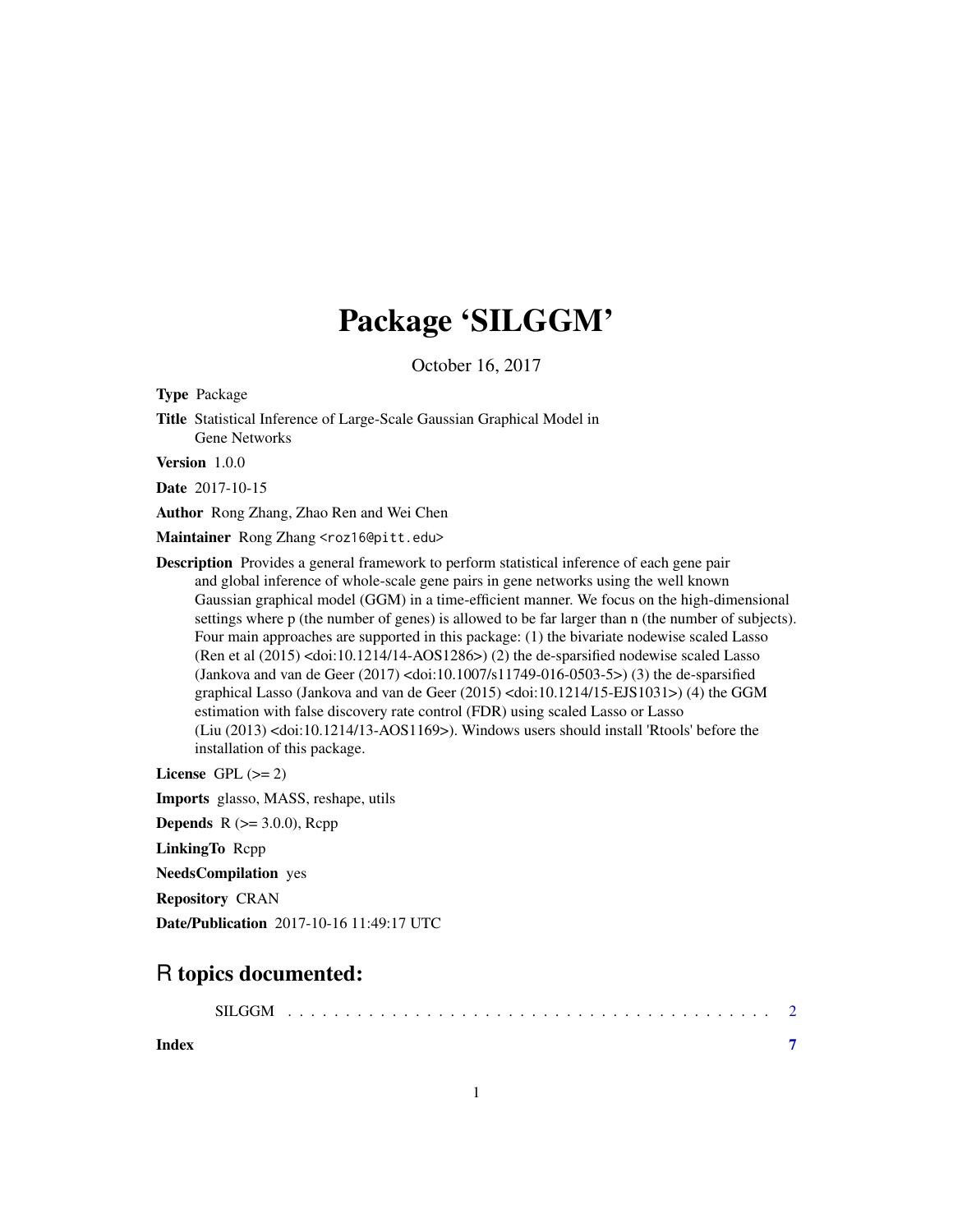<span id="page-1-0"></span>SILGGM *Statistical Inference of Large-Scale Gaussian Graphical Model in Gene Networks*

# Description

SILGGM is used to make statistical inference of conditional dependence among gene networks using the Gaussian graphical model (GGM). It includes four methods: (1) the bivariate nodewise scaled Lasso (B\_NW\_SL) (Ren et al., 2015) (2) the de-sparsified nodewise scaled Lasso (D-S\_NW\_SL) (Jankova and van de Geer, 2017) (3) the de-sparsified graphical Lasso (D-S\_GL) (Jankova and van de Geer, 2015) and (4) the GGM estimation with false discovery rate control (FDR) using scaled Lasso or Lasso (GFC\_SL or GFC\_L) (Liu, 2013). This is an extensive and efficient package even for a high-dimensional setting.

### Usage

 $SILGGM(x, method = NULL, lambda = NULL, global = FALSE,$ alpha = NULL, ndelta = NULL, true\_graph = NULL, cytoscape\_format = FALSE, csv\_save = FALSE, directory = NULL)

# Arguments

| $\mathsf{x}$     | x is an n by p data matrix (n is the number of subjects and p is the number of<br>genes, where p is allowed to be far larger than n).                                                                                                                                                                                                                                               |
|------------------|-------------------------------------------------------------------------------------------------------------------------------------------------------------------------------------------------------------------------------------------------------------------------------------------------------------------------------------------------------------------------------------|
| method           | Methods for statistical inference with 5 options: "B_NW_SL", "D-S_NW_SL",<br>"D-S_GL", "GFC_SL" and "GFC_L". The default value is "D-S_NW_SL".                                                                                                                                                                                                                                      |
| lambda           | The value of a tuning parameter for a Lasso-type regularization approach. The<br>default value is sqrt( $2*log(p/sqrt(n))/n$ ) for method = "B_NW_SL", "D-S_NW_SL"<br>or "GFC_SL" and sqrt( $log(p)/n$ ) for method = "D-S_GL". NOT applicable<br>when method = $"GFC_L"$ .                                                                                                         |
| global           | If global = TRUE, the global inference of all gene pairs is performed. The de-<br>fault value is FALSE. ONLY applicable when method = "B_NW_SL", "D-S_NW_SL"<br>or $"D-S_GL".$                                                                                                                                                                                                      |
| alpha            | A user-supplied sequence of pre-sepecified alpha levels for FDR control. The<br>default is alpha = $0.05$ , 0.1 if no sequence is provided.                                                                                                                                                                                                                                         |
| ndelta           | The number of delta values decreased from 2 to 0 for selection of tuning param-<br>eters. The default value is 40. ONLY applicable when method = " $GFC_L$ ".                                                                                                                                                                                                                       |
| true_graph       | The true graph structure in a study if available. The default value is NULL. This<br>argument is particularly for global inference. If a true graph is available, both<br>$FDR(s)$ and the corresponding power(s) will be provided in the outputs. Other-<br>wise, only $FDR(s)$ and the associated threshold $(s)$ for all absolute values of test<br>statistics will be provided. |
| cytoscape_format |                                                                                                                                                                                                                                                                                                                                                                                     |
|                  | If cytoscape_format = TRUE, the outputs are shown in a table compatible with                                                                                                                                                                                                                                                                                                        |

Cytoscape. The default value is FALSE.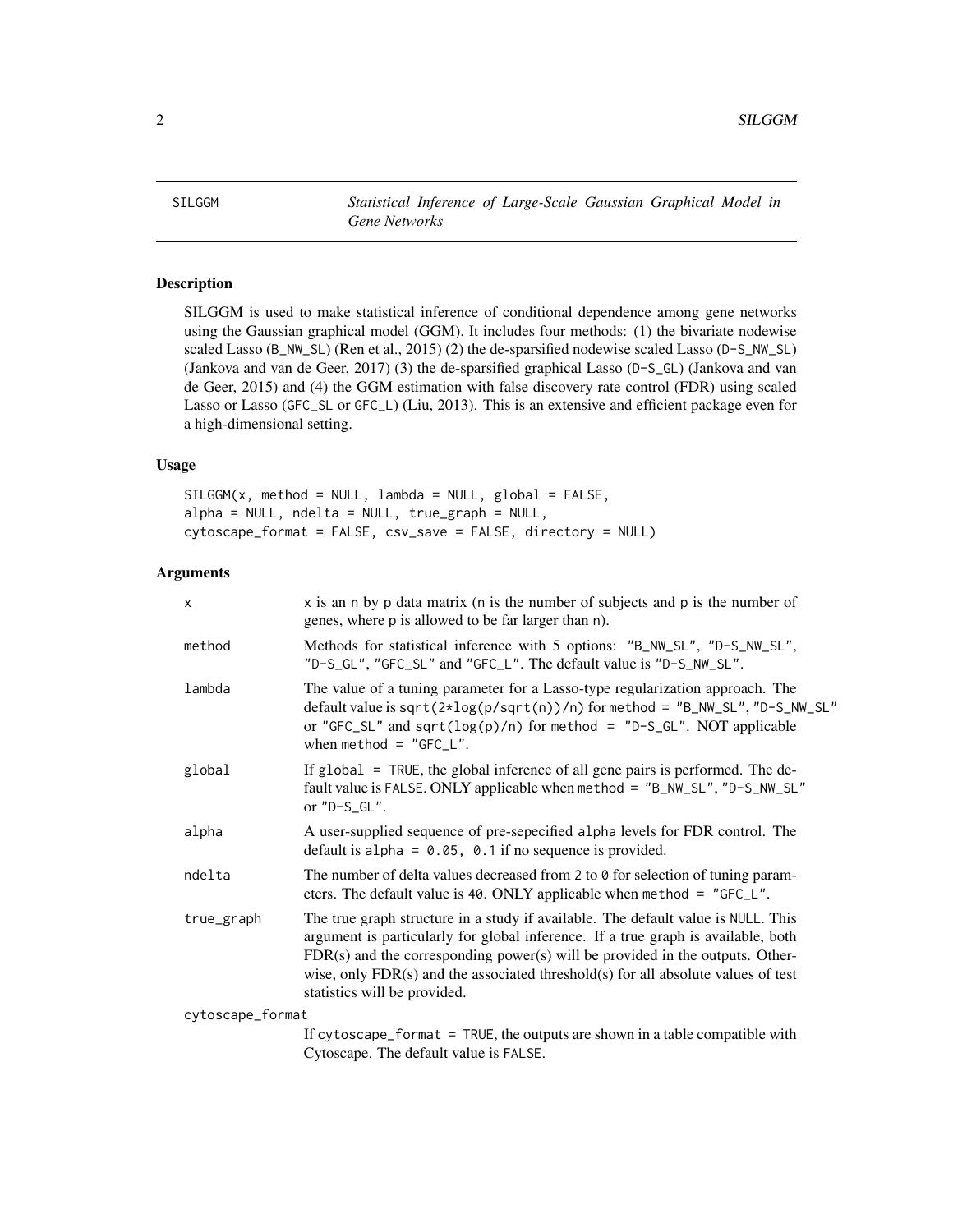| csv_save  | If $\text{csv}_\text{2}$ save = TRUE, the table in a Cytoscape format is saved to a directory as<br>a.csv file. The file name is "Cytoscape_method.csv", where "method" de-<br>pends on which method is used (e.g. the file name is "Cytoscape_D-S_NW_SL.csv"<br>when method = $"D-S_NW_SL"$ . The default value is FALSE.                                                                                                      |
|-----------|---------------------------------------------------------------------------------------------------------------------------------------------------------------------------------------------------------------------------------------------------------------------------------------------------------------------------------------------------------------------------------------------------------------------------------|
| directory | A user-specified directory to save the .csv files and ONLY applicable when<br>csv_save = TRUE. If no directory is specified, the default value is NULL and a<br>per-session temporary directory is generated in the program using the tempdir()<br>function. However, the temporary directory and the saved files will be cleaned<br>up after each R session ends. Therefore, a specified directory is HIGHLY rec-<br>ommended. |

# Details

In the original papers of the four methods, B\_NW\_SL, D-S\_NW\_SL and D-S\_GL are developed for individual inference of each entry of a precision matrix, while GFC\_SL or GFC\_L is proposed particularly for simultaneous inference of all entries. However, GFC\_SL or GFC\_L essentially relies on p-values of all entries of a precision matrix, so implementations of the other three methods can also be extended to global inference under its FDR framework (Liu, 2013). Each method uses a Lasso-type regularization approach first, and then obtains an asymptotically efficient test statistic (e.g. z-score or a newly-constructed standardized test statistic) for each off-diagonal entry of a precision matrix under a certain sparseness condition. For individual inference of each gene pair, the package not only estimates the conditional dependence (each off-diagonal entry of a precision matrix) between each pair of genes but also provides the associated confidence interval, z-score and p-value. For global inference, it shows the  $FDR(s)$ , the corresponding power(s) (if possible) and the decision(s) of the conditional dependence of each gene pair corresponding to the pre-specified alpha level(s) for FDR control. All of the outputs can be displayed in a table compatible with Cytoscape (Shannon et al., 2003), a popular and powerful software for network visualization. In addition, the table can be saved as a .csv file for a direct use in Cytoscape. The package performs each approach in a time-efficient manner and is able to accelerate the existing implementations to several orders of magnitudes without loss of accuracy.

# Value

|                   | If cytoscape_format = $FALSE$ , a list is returned including the following elements:                                                       |  |  |  |  |  |
|-------------------|--------------------------------------------------------------------------------------------------------------------------------------------|--|--|--|--|--|
| precision         | A precision matrix including each gene pair. NOT applicable when method = "GFC_SL"<br>or "GFC $L$ ".                                       |  |  |  |  |  |
| z_score_precision |                                                                                                                                            |  |  |  |  |  |
|                   | A matrix of z-score for each off-diagonal entry of the precision matrix. NOT<br>applicable when method = $"GFC_SL"$ or $"GFC_L".$          |  |  |  |  |  |
| p_precision       | A matrix of p-value for each off-diagonal entry of the precision matrix. NOT<br>applicable when method = " $GFC_SL$ " or " $GFC_L$ ".      |  |  |  |  |  |
| CI_low_precision  |                                                                                                                                            |  |  |  |  |  |
|                   | A matrix of lower value of 95% confidence interval for precision of the GGM.<br>NOT applicable when method = " $GFC_SL''$ or " $GFC_L''$ . |  |  |  |  |  |
| CI_high_precision |                                                                                                                                            |  |  |  |  |  |
|                   | A matrix of higher value of 95% confidence interval for precision of the GGM.<br>NOT applicable when method = "GFC_SL" or "GFC_L".         |  |  |  |  |  |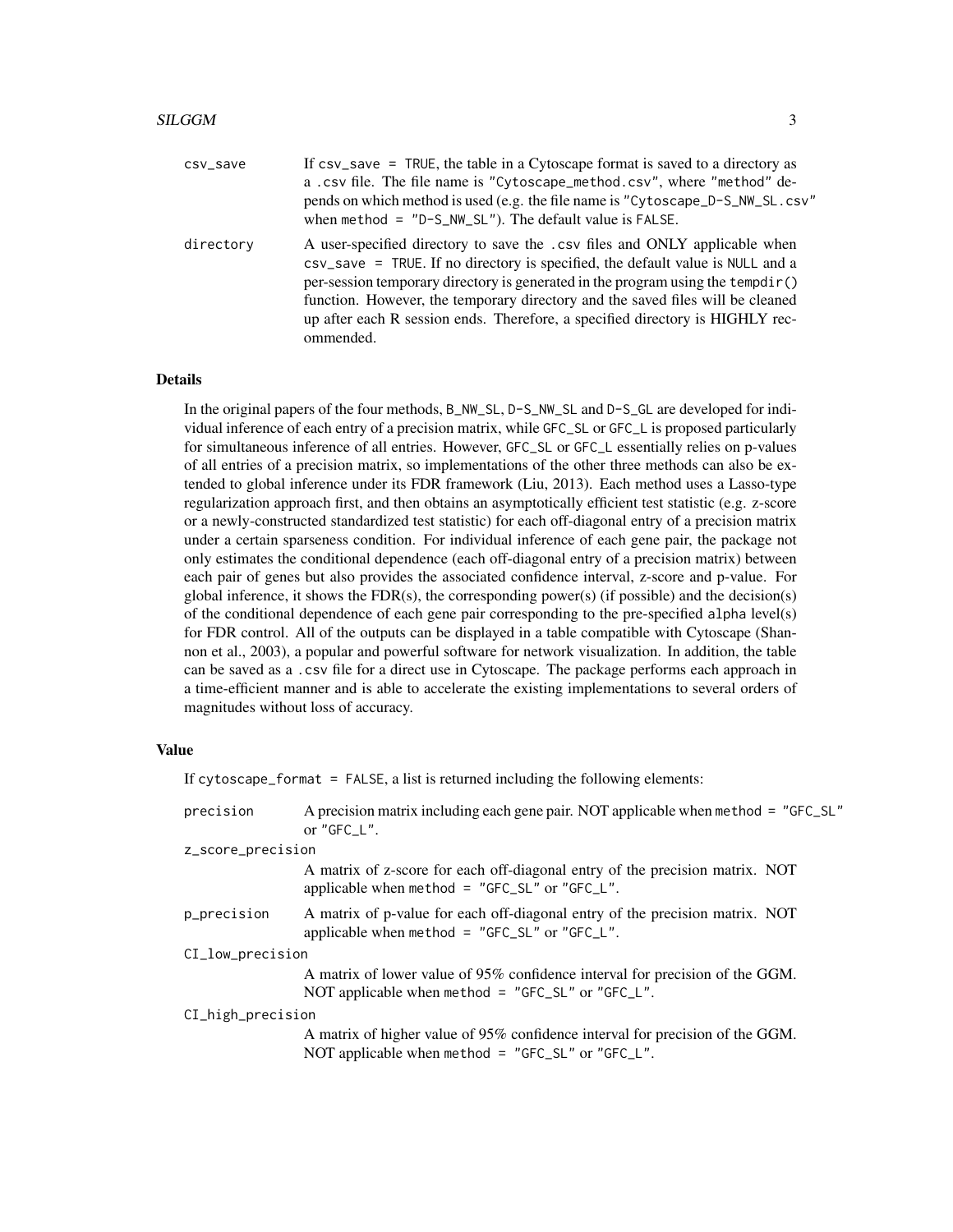| partialCor                                                                                                                           | A partial correlation matrix including each gene pair. NOT applicable when<br>method = "GFC_SL" or "GFC_L".                                                                                                                                                                                                                      |  |  |  |  |  |  |  |
|--------------------------------------------------------------------------------------------------------------------------------------|----------------------------------------------------------------------------------------------------------------------------------------------------------------------------------------------------------------------------------------------------------------------------------------------------------------------------------|--|--|--|--|--|--|--|
| z_score_partialCor                                                                                                                   |                                                                                                                                                                                                                                                                                                                                  |  |  |  |  |  |  |  |
|                                                                                                                                      | A matrix of z-score for each off-diagonal entry of the partial correlation matrix.<br>ONLY applicable when method = $"B_NW_SL".$                                                                                                                                                                                                 |  |  |  |  |  |  |  |
| p_partialCor                                                                                                                         | A matrix of p-value for each off-diagonal entry of the partial correlation matrix.<br>ONLY applicable when method = "B_NW_SL".                                                                                                                                                                                                   |  |  |  |  |  |  |  |
| CI_low_partialCor                                                                                                                    |                                                                                                                                                                                                                                                                                                                                  |  |  |  |  |  |  |  |
| A matrix of lower value of 95% confidence interval for partial correlation of the<br>GGM. ONLY applicable when method = $"B_NW_SL".$ |                                                                                                                                                                                                                                                                                                                                  |  |  |  |  |  |  |  |
| CI_high_partialCor                                                                                                                   |                                                                                                                                                                                                                                                                                                                                  |  |  |  |  |  |  |  |
|                                                                                                                                      | A matrix of higher value of 95% confidence interval for partial correlation of<br>the GGM. ONLY applicable when method = "B_NW_SL".                                                                                                                                                                                              |  |  |  |  |  |  |  |
| T_stat                                                                                                                               | A matrix of newly-constructed standardized test statistic for each off-diagonal<br>entry of the precision matrix. ONLY applicable when method = "GFC_SL" or<br>"GFC_L".                                                                                                                                                          |  |  |  |  |  |  |  |
| <b>FDR</b>                                                                                                                           | The estimated FDR sequence for global inference of all off-diagonal entries of<br>a precision matrix or all gene pairs based on the pre-specified alpha level(s).                                                                                                                                                                |  |  |  |  |  |  |  |
| threshold                                                                                                                            | The threshold sequence for absolute values of test statistics associated with the<br>estimated FDR sequence.                                                                                                                                                                                                                     |  |  |  |  |  |  |  |
| power                                                                                                                                | The estimated power sequence for global inference of all off-diagonal entries of<br>a precision matrix or all gene pairs associated with the estimated FDR sequence.<br>ONLY applicable if true_graph is available.                                                                                                              |  |  |  |  |  |  |  |
| global_decision                                                                                                                      |                                                                                                                                                                                                                                                                                                                                  |  |  |  |  |  |  |  |
|                                                                                                                                      | A list of p by p adjacency matrices of inferred graphs under the global inference<br>corrsponding to the sequence of pre-sepecified alpha levels. A value of 1 in<br>the matrix means that there is conditional dependence (or an edge) between the<br>gene pair, while a value of 0 means condtional independence (or no edge). |  |  |  |  |  |  |  |
| If cytoscape_format = TRUE, a list is returned including the following elements:                                                     |                                                                                                                                                                                                                                                                                                                                  |  |  |  |  |  |  |  |
| threshold                                                                                                                            | The threshold sequence for absolute values of test statistics associated with the<br>estimated FDR sequence.                                                                                                                                                                                                                     |  |  |  |  |  |  |  |
| <b>FDR</b>                                                                                                                           | The estimated FDR sequence for global inference of all off-diagonal entries of<br>a precision matrix or all gene pairs based on the pre-specified alpha level(s).                                                                                                                                                                |  |  |  |  |  |  |  |
| power                                                                                                                                | The estimated power sequence for global inference of all off-diagonal entries of<br>a precision matrix or all gene pairs associated with the estimated FDR sequence.<br>ONLY applicable if true_graph is available.                                                                                                              |  |  |  |  |  |  |  |
| cytoscape_format_table                                                                                                               |                                                                                                                                                                                                                                                                                                                                  |  |  |  |  |  |  |  |
|                                                                                                                                      | A table with Cytoscape format including all of the above possible outputs and<br>can be saved to the directory shown in the directory argument as a .csv file.                                                                                                                                                                   |  |  |  |  |  |  |  |

# Author(s)

Rong Zhang <roz16@pitt.edu>, Zhao Ren <zren@pitt.edu> and Wei Chen <wei.chen@chp.edu> Maintainers: Rong Zhang <roz16@pitt.edu>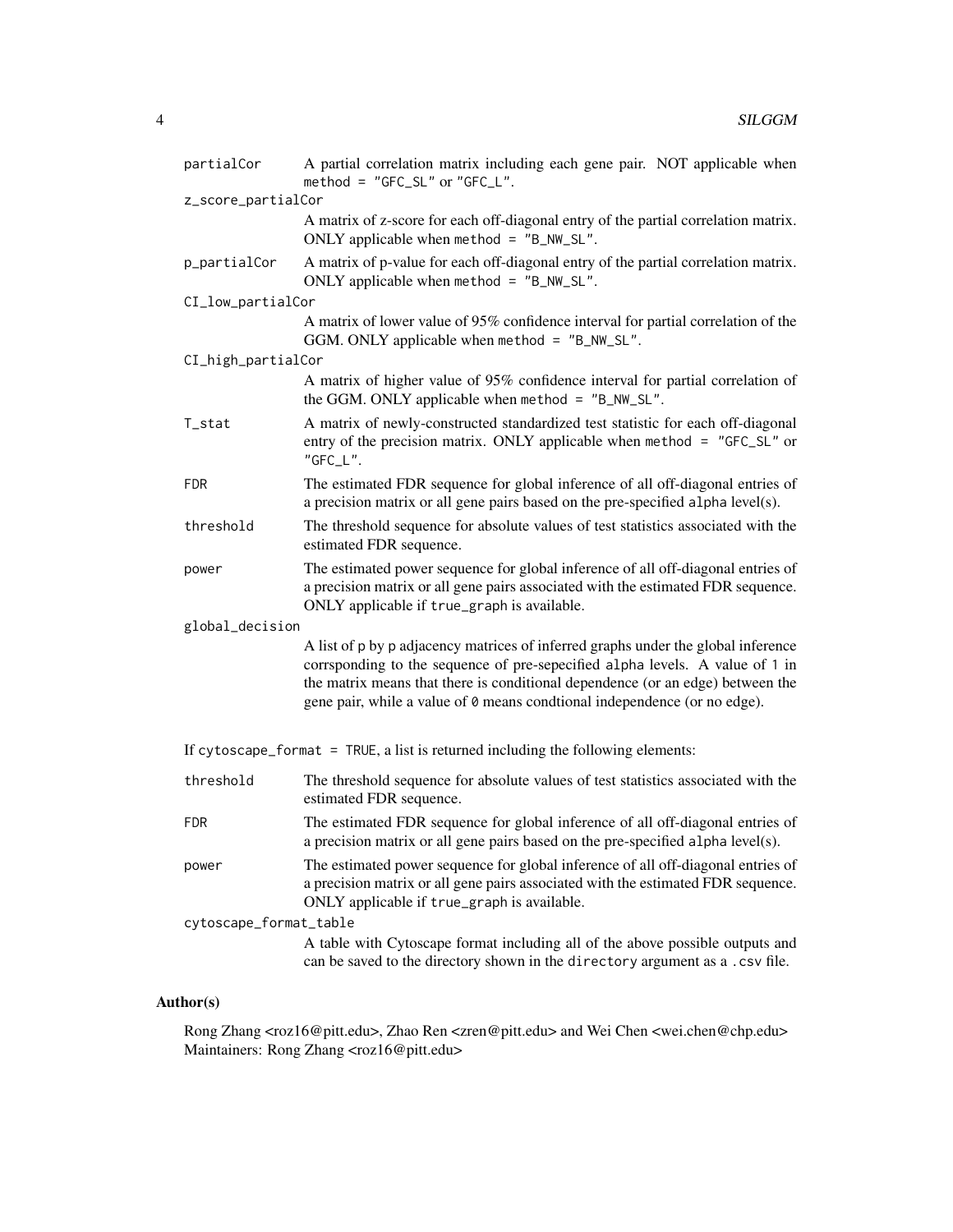#### <span id="page-4-0"></span> $SLGGM$  5

# References

1. Eddelbuettel, D. et al. (2011) Rcpp: Seamless R and C++ integration. *Journal of Statistical Software*, 40, 1-18.

2. Friedman, J. et al. (2008) Sparse inverse covariance estimation with the graphical lasso. *Biostatistics*, 9, 432-441.

3. Friedman, J. et al. (2010) Regularization paths for generalized linear models via coordinate descent. *Journal of Statistical Software*, 33, 1-22.

4. Jankova, J. and van de Geer, S. (2015) Confidence intervals for high-dimensional inverse covariance estimation. *Electronic Journal of Statistics*, 9, 1205-1229.

5. Jankova, J. and van de Geer, S. (2017) Honest confidence regions and optimality in highdimensional precision matrix estimation. *Test*, 26, 143-162.

6. Liu, W. (2013) Gaussian graphical model estimation with false discovery rate control. *The Annals of Statistics*, 41, 2948-2978.

7. Ren, Z. et al. (2015) Asymptotic normality and optimalities in estimation of large Gaussian graphical models. *The Annals of Statistics*, 43, 991-1026.

8. Shannon, P. et al. (2003) Cytoscape: a software environment for integrated models of biomolecular interaction networks. *Genome Research*, 13, 2498-2504.

9. Wang, T. et al. (2016) FastGGM: an efficient algorithm for the inference of gaussi-an graphical model in biological networks. *PLoS Computational Biology*, 12, e1004755.

10. Witten, D. M. et al. (2011) New insights and faster computations for the graphical lasso. *Journal of Computational and Graphical Statistics*, 20, 892-900.

# See Also

This package is based on the library [Rcpp](#page-0-0).

glasso in the package [glasso](#page-0-0) is used when implementing the first step of D-S\_GL.

# Examples

```
# Simulate a sparse precision matrix Omega
n <- 50
p \le -100Omega.tmp <- matrix(0,p,p)
diag(Omega.tmp) <- rep(1,p)
for(k in 1:(p/10)){
    i \leq 10*(k-1)+1for(j in (10*(k-1)+2):(10*(k-1)+10)){
      Omega.tmp[i, j] <- 0.5
      Omega.tmp[j,i] <- 0.5
    }
}
eigenvalue <- eigen(Omega.tmp)$values
Omega <- Omega.tmp+(abs(min(eigenvalue))+0.05)*diag(p)
cov <- solve(Omega)
# Sample an n by p data matrix X based on it
library(MASS)
X <- mvrnorm(n, rep(0, p), cov)
```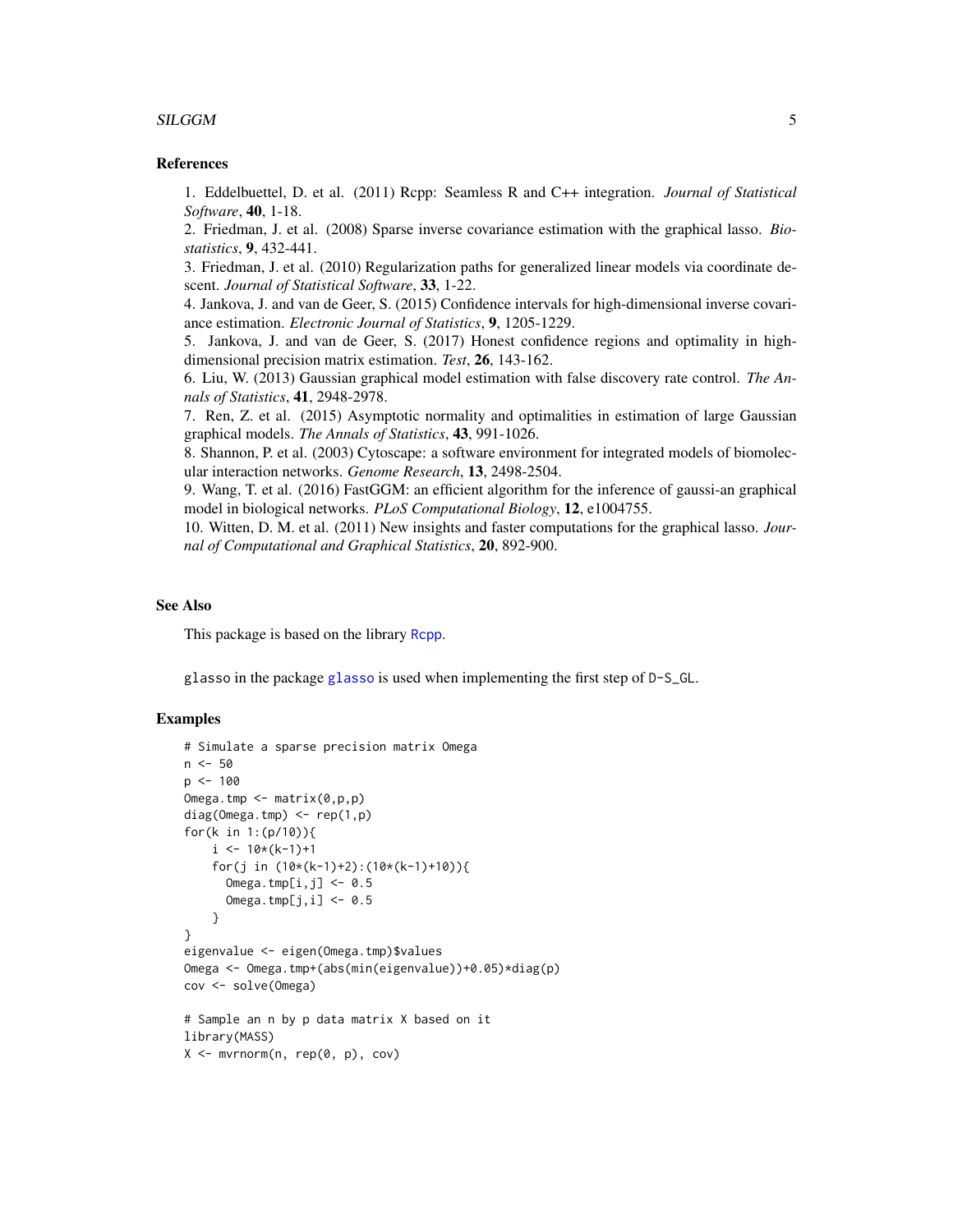#### 6 SILGGM

```
# Run SILGGM
library(SILGGM)
# Use default method D-S_NW_SL without global inference
outlist1 <- SILGGM(X)
# Use method D-S_GL with global inference
# True graph is available
outlist2 <- SILGGM(X, method = "D-S_GL", global = TRUE, true_graph = Omega)
# Use method B_NW_SL without global inference
outlist3 <- SILGGM(X, method = "B_NW_SL")
# Use method GFC_SL or GFC_L
# True graph is available
outlist4 <- SILGGM(X, method = "GFC_SL", true_graph = Omega)
outlist5 <- SILGGM(X, method = "GFC_L", true_graph = Omega)
# Use method D-S_NW_SL with global inference
# True graph is available
# Show the outputs in a Cytoscape format
outlist6 <- SILGGM(X, method = "D-S_NW_SL", global = TRUE,
true_graph = Omega, cytoscape_format = TRUE)
# Show the above outputs in a Cytoscape format table
# Save the table as a .csv file to a temporary directory
outlist7 <- SILGGM(X, method = "D-S_NW_SL", global = TRUE,
```

```
true_graph = Omega, cytoscape_format = TRUE, csv_save = TRUE)
```